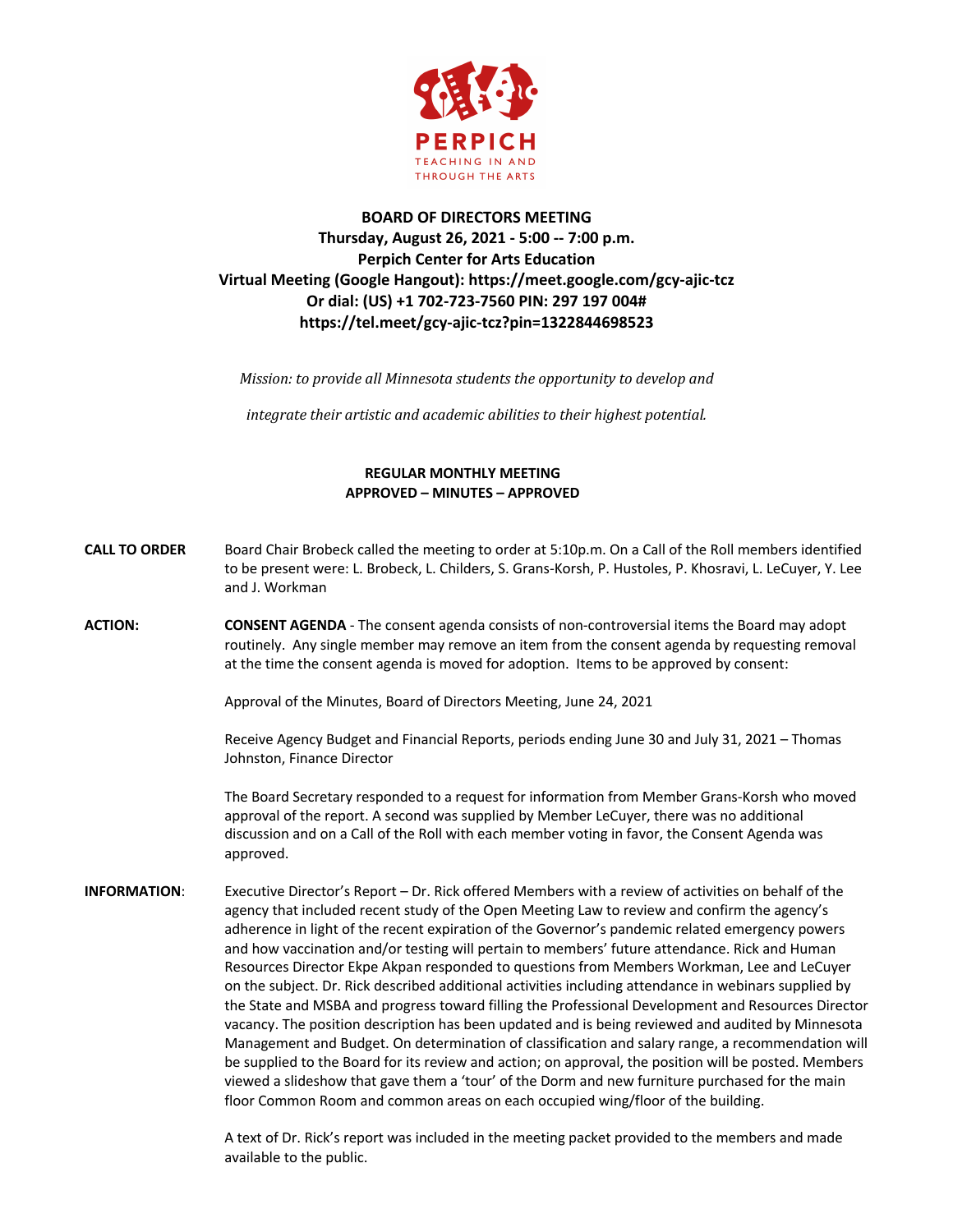Board of Directors Minutes - Unapproved

## Thursday, August 26, 2021 – 5:00p.m. – 7:00 p.m.

Page 2 of 3

**INFORMATION:** Arts High School Update – Principal Conn McCartan briefed the Board on professional development supplied to faculty in the approach to school start, student tours and orientation as they arrived on campus, new faculty members that have joined the staff, the first student art opening of the year that mounted on September 2 and steps that have been put in place to minimize breakout infections among students. Demographics provided by McCartan included: 173 students to start the year, 62% from greater Minnesota, approximately ¼ of the students are from diverse backgrounds. McCartan responded to questions from Members Hustoles and Khosravi. A text of McCartan's report was included in the meeting packet provided to the members and made available to the public. **INFORMATION**: Professional Development & Resources: Educator Needs Assessment – Dr. Rick shared the purpose behind the previous 2017 assessment survey and how it was used and expressed his enthusiasm for working with the Statewide Arts Outreach Committee to update and offer this survey again. **INFORMATION**: OLA 2017 Audit Report – Dr. Rick reviewed the Recommendation and Responses document that has tracked the agency's work in resolving the findings of the 2017 Finance and Program audits. Rick responded to a question from Member Grans-Korsh. **INFORMATION**: Finance Primer & Business Services Update – Finance Director Thomas Johnston shared a Business Services update including entry of all budgets into the State's accounting system, billing for student fees, etc. have been sent and, we are now receiving calls for inquiry on financial assistance. Facilities updates were made over the summer including the reconfiguration of some Dorm and Arts High School spaces, the installation of water stations that provide the ability to fill water bottles and the continuation of enhanced cleaning procedures. Following this update, Johnston delivered a slide deck providing a primer on how the State Budget Process works and how efforts within that framework result in the Agency's biennial budget. Johnston responded to questions from Members Khosravi, Hustoles and Grans-Korsh. **INFORMATION**: Committee Reports: Board Development – The Board Retreat date, time and meeting format are changing to occur immediately following the Board's September regular meeting; updates will follow as the meeting date approaches. Human Resources – The annual Board Self-Assessment Survey will be published and sent to the members soon. Members are encouraged to complete and submit their responses on this annually required survey as soon as possible. **INFORMATION**: Board Member Discussion: Travel & Events – Board Member Forum Member Khosravi offered that travel related to his occupation is building again with most trade shows and venues continuing capacity limits and masking required indoors. Member Grans-Korsh will be speaking to a meeting of Minnesota State Engineers on the topic of the tax benefits of energy efficiency. She also expressed a desire to see the former Perpich Foundation revitalized and returned to active status.